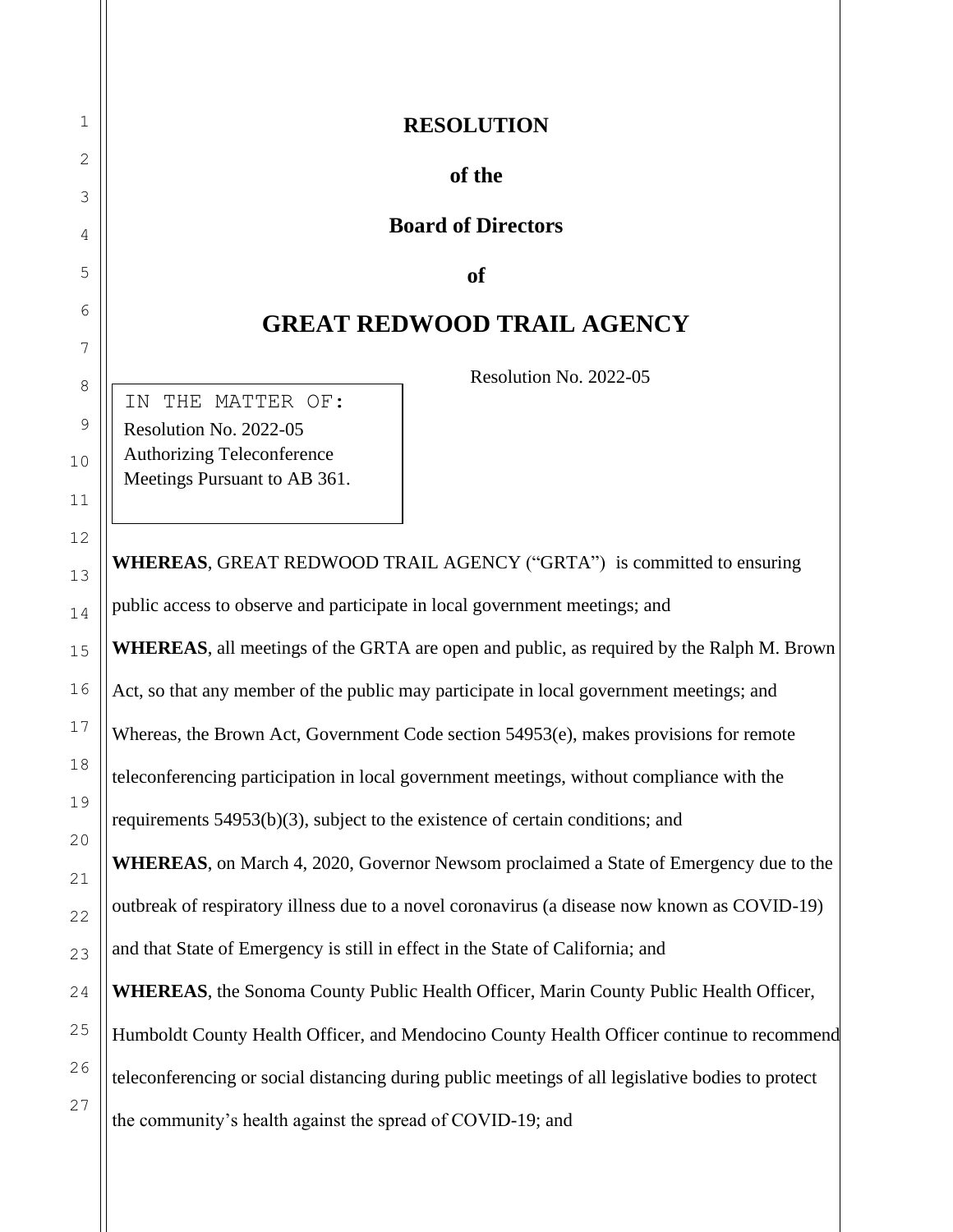**WHEREAS**, the GRTA finds that the current conditions continue to meet the circumstances set forth in Government Code section  $54953(e)(3)$  to continue to use teleconferencing to hold open and public meetings in compliance with the requirements set forth in Government Code section 54953(e)(2) to ensure the public can safely participate in and observe local government meetings.

Now, Therefore, Be It Resolved:

**Section 1.** Recitals. The Recitals set forth above are true and correct and are incorporated into this Resolution by this reference.

**Section 2.** Current Conditions Allow Teleconference Public Meetings. Based on the California Governor's continued declaration of a State of Emergency and the above-stated health officers' recommendations to continue teleconferencing or social distancing during public meetings, the GRTA finds that the conditions continue to exist pursuant to Government Code section  $54953(e)(3)$  to allow it to use teleconferencing to hold public meetings in accordance with Government Code section  $54953(e)(2)$  to ensure members of the public have continued access to safely observe and participate in local government meetings.

**Section 3.** Authorize Teleconference Meetings. Staff is hereby authorized to take all actions necessary to carry out the intent and purpose of this Resolution including, conducting open and public meetings of the GRTA in accordance with Government Code section 54953(e)(2) and other applicable provisions of the Brown Act.

**Section 4.** Effective Date of Resolution. This Resolution shall take effect immediately upon its adoption.

Introduced and adopted this  $20<sup>th</sup>$  day of June 2022, at a teleconference meeting of the Board of Directors of the GREAT REDWOOD TRAIL AGENCY by the following vote:

AYES: NOES: ABSENT: